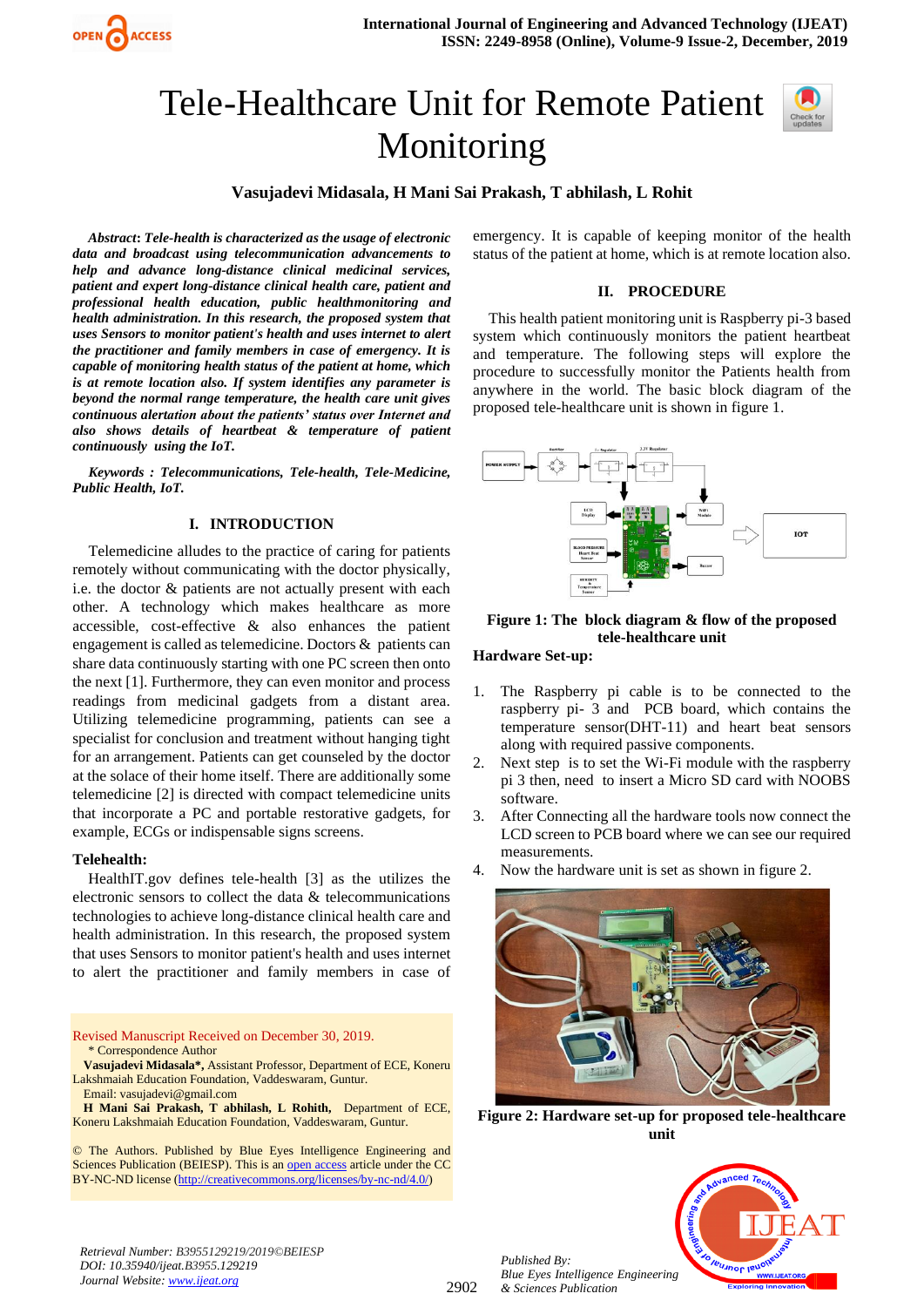## **III. WORKING PRINCIPLE**

The working condition of the proposed system is shown in figure 3.The sytem uses temperature, Blood Pressure and heartbeat sensing to keep monitor of patient health. The sensors are connected to a Raspberry Pi processor to monitor the status which is also interfaced to a lcd display & Wi-Fi connection to make the transmission of alerts possible.



**Figure 3: The working condition of the proposed system**

#### **Advantages:**

This is a low cost model amounting upto 5000 rupees only where this allows the doctor to just monitor the patient while the patient is at home. This also gives more ease to the people who live in rural areas where they have to travel so many kilometres for just a checkup. This also gives advantage to the middle class or poor people who live in cities with medical condition, as there's no need to pay for the hospital huge amount for living in the hospital rooms.

The doctor simply can monitor his vitals by staying in the hospital itself. When heart beat sensor cross the threshold limit then the system automatically plays the alert buzzer on IoT and it continuously sounds the buzzer till the heart beat level comes in normal range.

## **IV. RESULTS**

The proposed system output can be observed on the LCD display interms of patient systolic, diastolic and heart beat rate along with room temperature and humidity as shown in figure 4. The display of the same information over the Internet using IoT is also shown in figure 5.

This information can be accessed by the doctor remotely, and can give necessary instructions to the practitioner for the emergency condition. It helps the rural area people to get continuous monitoring and relevant suggestions in case of needy situations.



**Figure 4: patient systolic, diastolic and heart beat rate on proposed tele healthcare Unit**



**Figure 5: The display of the same patient information over the Internet using IoT**

## **V. CASE STUDY**

The Blood pressure of patients' of different ages have been observed using the proposed system and tabulated on barchart as shown in figure 6.



**Figure 6: The Blood pressure of patients' of different ages**



*Retrieval Number: B3955129219/2019©BEIESP DOI: 10.35940/ijeat.B3955.129219 Journal Website[: www.ijeat.org](http://www.ijeat.org/)*

2903

*Published By:*

*& Sciences Publication*